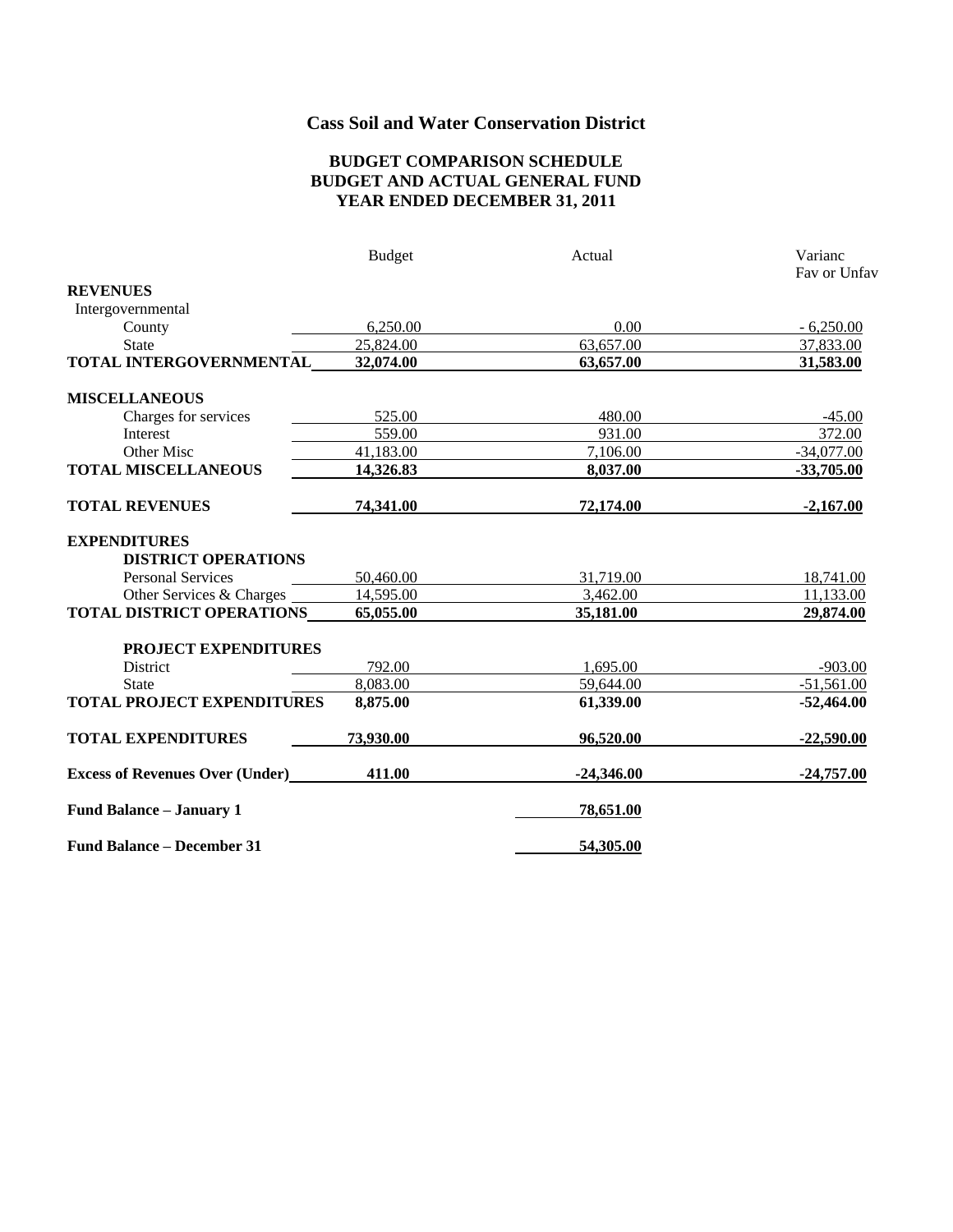# **Cass Soil and Water Conservation District**

### **STATEMENT OF ACTIVITIES AND GOVERNMENTAL REVENUES, EXPENDITURES AND CHANGES IN FUND BALANCE FOR DECEMBER 31, 2011**

|                                        | <b>General</b> | <b>Adjustments</b> | <b>Statement</b> of |
|----------------------------------------|----------------|--------------------|---------------------|
| <b>REVENUES</b>                        | Fund           | <b>See Notes</b>   | <b>Net Assets</b>   |
| Intergovernmental                      | 63,657.00      |                    | 63,657.00           |
| <b>Charges for services</b>            | 480.00         |                    | 480.00              |
| <b>Investment earnings</b>             | 931.00         |                    | 931.00              |
| <b>Miscellaneous</b>                   | 7,106.00       |                    | 7,106.00            |
| <b>TOTAL REVENUES</b>                  | 72,174.00      |                    | 72,174.00           |
| <b>EXPENDITURES</b>                    |                |                    |                     |
| <b>Conservation</b>                    |                |                    |                     |
| <b>Current</b>                         | 96,520.00      |                    | 96,520.00           |
| <b>TOTAL EXPENDITURES</b>              | 96,520.00      |                    | 96,520.00           |
| <b>EXCESS OF REVENUES OVER (UNDER)</b> |                |                    |                     |
| <b>EXPENDITURES</b>                    | $-24,346.00$   |                    | $-24.346.00$        |
| <b>FUND BALANCE/NET ASSETS JAN 1</b>   | 78,651.00      |                    | 78,651.00           |
| <b>FUND BALANCE/NET ASSETS DEC 31</b>  | 54,305.00      |                    |                     |